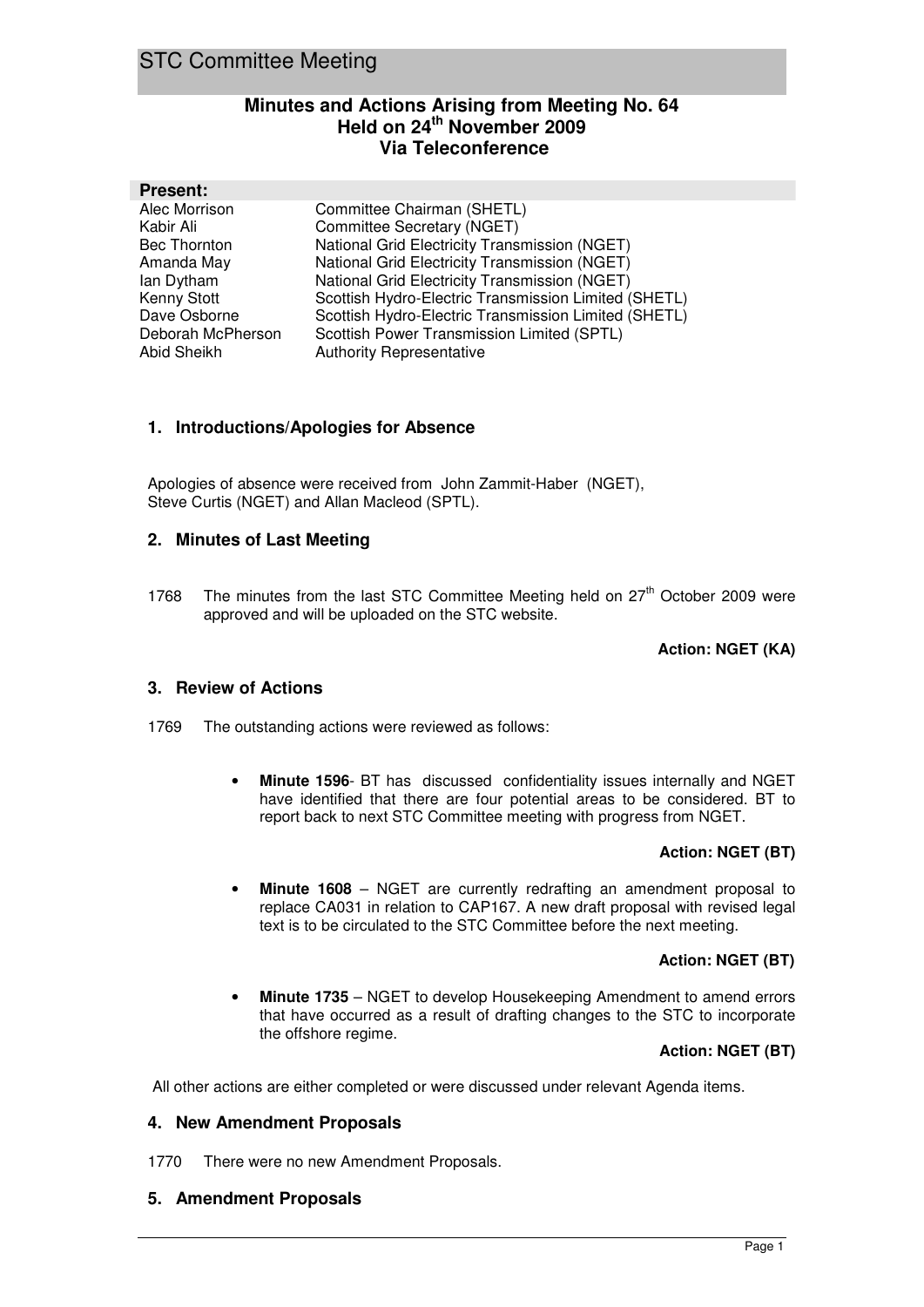1771 There were no Amendment Proposals.

## **6. Working Group Reports**

1772 There were no Working Group reports.

## **7. Proposed Amendment Reports**

1773 There were no proposed Amendment Reports.

## **8. Amendment Reports**

1774 There were no Amendment Reports.

## **9. Pending Authority Decisions**

1775 CA031 – Definition of threshold(s) associated with the request for a Statement of Works is awaiting a decision from the Authority. (CA031 is expected to be superceded with a new Amendment Proposal which is covered by Action 1608.)

#### **Action: Authority**

## **10. Authority Decisions**

1776 CA033 – Housekeeping Amendment - NGET as the original proposer has withdrawn this Amendment Proposal.The amendment required will be picked up with other housekeeping amendment proposals.

## **11. STC Procedures**

- 1777 The following STCPs were approved at the November STC Committee meeting and are ready to be signed off subject to NGET checking the references to NETS/National Electricity System being correct in all STCPs. KA to co ordinate Sign Off.
	- STCP 3-1
	- STCP 6-2
	- STCP 6-4
	- STCP<sub>8-3</sub>
	- STCP<sub>8-4</sub>
	- STCP 11-1
	- STCP 11-2
	- STCP 17-1
	- STCP 18-1
	- STCP 18-2
	- STCP 18-3
	- STCP 18-4
	- STCP 18-6
	- **STCP 19-2**
	- STCP 19-4
	-

## **Action: NGET (KA)**

1778 **STCP 19-6 & 11-3** are to be agreed and approved by the STC Committee outside the meeting subject to the comments received from the members. BT to circulate STCP19-6.

## **Action: NGET (BT)**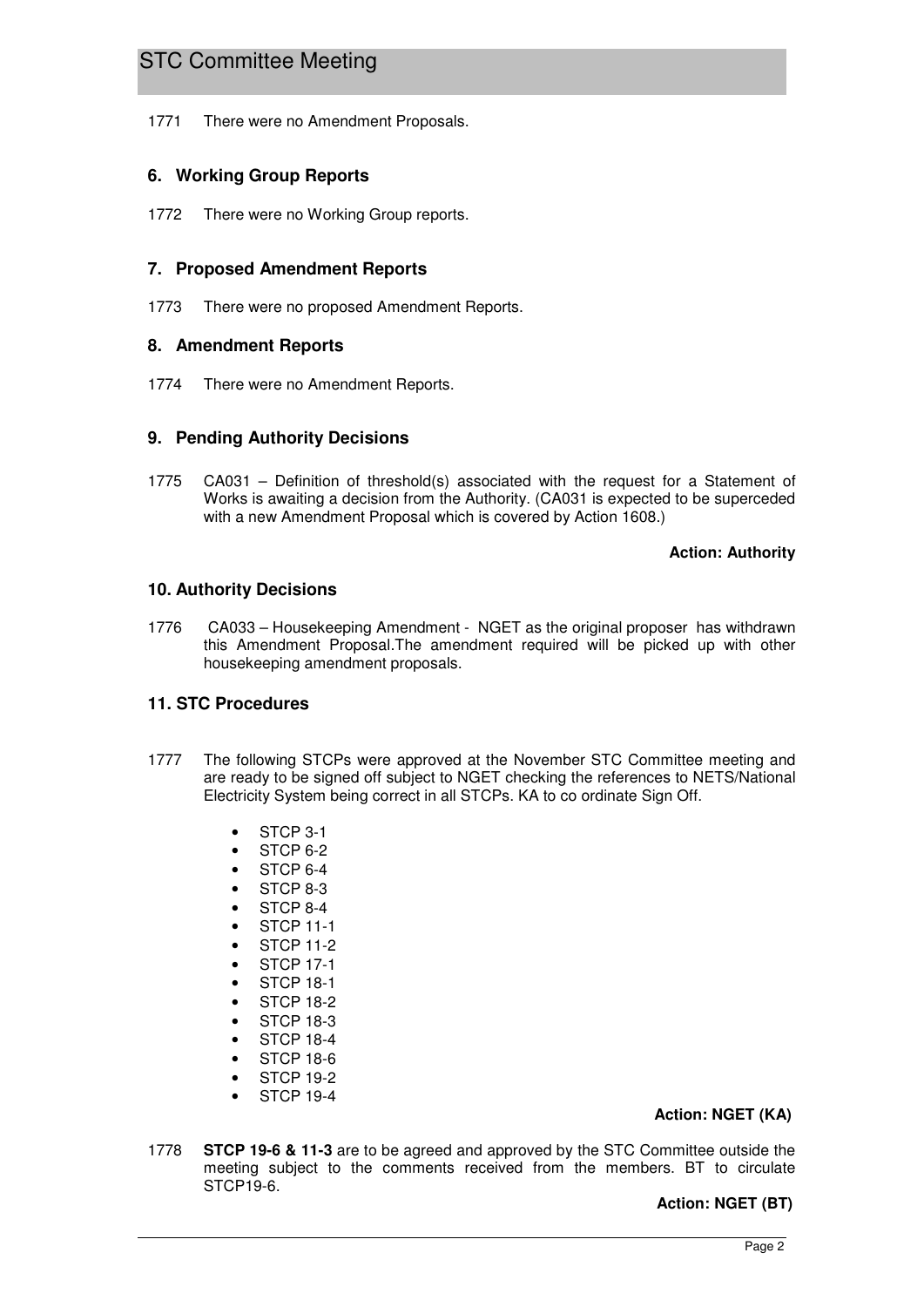1779 KA to co ordinate sign off of STCP19-6 and STCP11-3.

## **Action: NGET (KA)**

1780 **STCP 23-1** BT to include the process to become a Party (Covered briefly in in Section B of the STC) which should include a list of procedures and specifications a Party must undertake and provide after acceding to the STC. BT to send out revised version of STCP23-1 to the STC Committee.

#### **Action: NGET (BT)**

1781 **PA048 – STCP 16-1** SHETL had no comments to add, BT to revise final version of STCP16-1and send to the Authority.

#### **Action: NGET (BT)**

1782 **PA048 – STCP16-1 –** Authority to comment on final version of STCP16-1

## **Action: Authority**

#### **12. Transmission Access**

1783 DECC consultation is closed last week. Licence changes are still planned to go ahead by 1<sup>st</sup> April 2010.

#### . **13. Code Governance**

1784 Ofgem have published a document containing the potential impacts if the proposed Licence changes in the initial proposals consultation (July 2009) were implemented.

## **14. Impact of Other Code Modifications**

1785 BT highlighted that as a result of the Grid Code Compliance changes, there could have a potential impact on the STC. BT to keep the STC Committee informed of any impact forseen.

## **Action: NGET (BT)**

## **15. Reports from Sub Committees**

1786 There were no sub committee reports.

## **16. Any Other Business**

1787 **STCP 18-1** – An issue was raised as to the competency of Connection Applications and the timescales for NGET to check and then the TO to check under STCP18-1. BT to investigate and report back to next STC Committee meeting.

#### **Action: NGET (BT)**

1788 **STCP 19-2** – DM raised an issue with respect to the reporting requirements in STCP19-2. BT agreed to review and raise an amendment if necessary after the new STCP19-2 had been approved.

## **Action: NGET (BT)**

1789 NGET To prepare note on Offshore Data Information Statement (ODIS) data exchange and requirements and timescales.

## **Action: NGET (JZH/AM)**

1790 AS explained that it would be most beneficial for the STC Committee meeting to proof